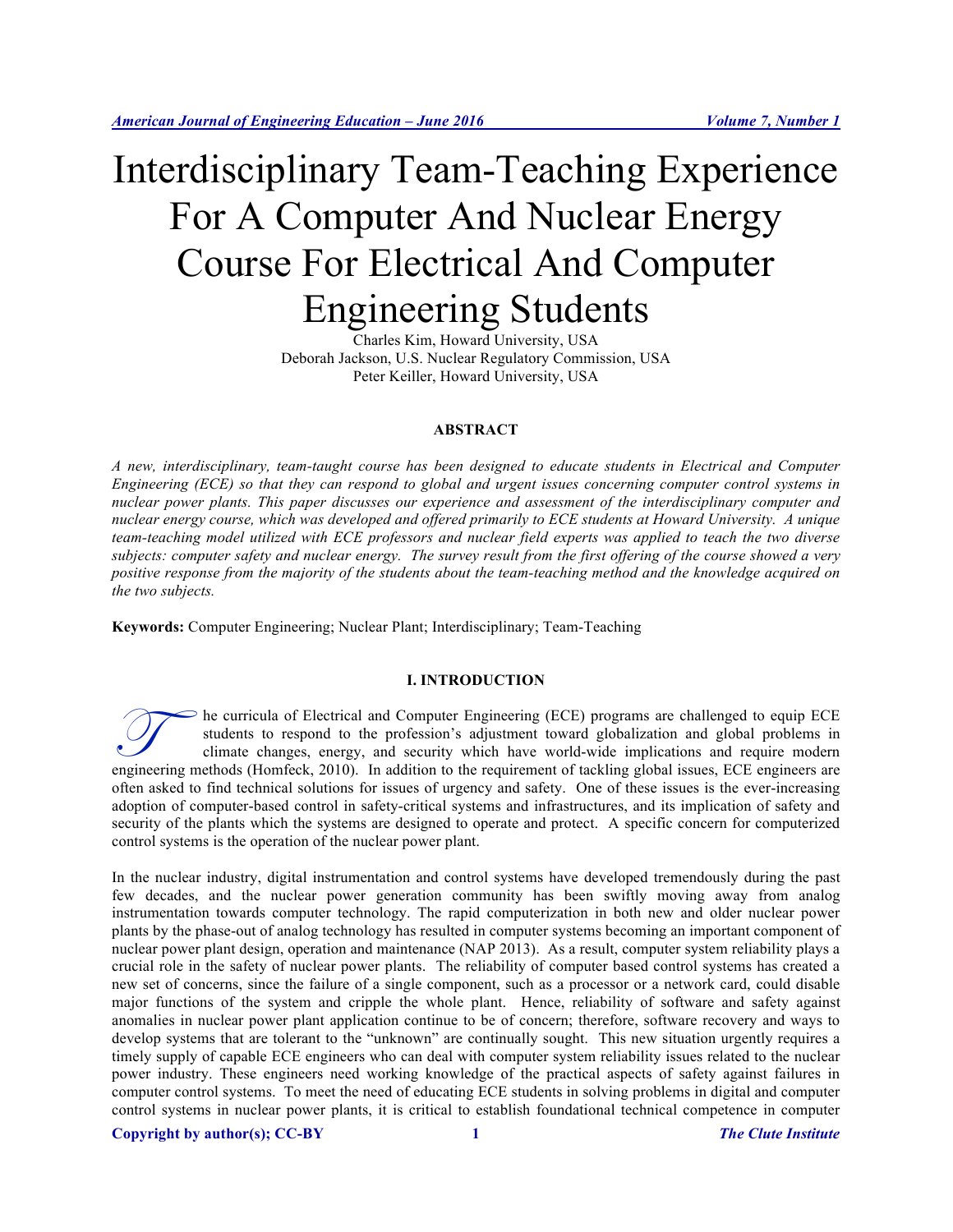safety and security as well as developing a technical understanding of nuclear power plant operation and safety issues. However, there is a practical challenge of teaching both computer safety and nuclear energy in an institution with no nuclear engineering program and hence no nuclear engineering or computer safety science faculty.

To achieve the goal of teaching ECE students at Howard University in both computer safety and nuclear energy, a new teaching model was conceived. A new course development project was proposed to the U. S. Nuclear Regulatory Commission (NRC), aiming to form an interdisciplinary team of teachers and to teach ECE students about computer safety and nuclear energy while at the same time diversifying the workforce and adding excitement for ECE students to the nuclear engineering field (NAP 2013). The proposal was granted and an interdisciplinary team was organized, comprised of the project investigators (2 ECE professors) to teach the computer side of safety, and nuclear fielded experts to teach the nuclear engineering side of safety. The course was offered primarily to ECE students of Howard University but opened also to other engineering majors.

This paper discusses the development and implementation of the team-teaching model, course content development, and course offering experience with assessment. In Chapter II, we briefly talk about the benefit of the team-teaching model along with how we formed the team. Chapter III focuses on the contents of the course of computer safety and nuclear energy subjects. We describe the experience of the first course offering and analyze the survey results of the course in Chapter IV. Then, Chapter V concludes the paper.

#### **II. INTERDISCIPLINARY TEACHING TEAM**

Team teaching is defined as a method of coordinated classroom instruction which involves a number of educators, professors only or professor and field experts, working together for a single course to bring a variety of different teaching styles and expertise to the course (Dong, 2011). More specifically, interdisciplinary team-teaching is a team-teaching method in which faculty members and/or field experts from various disciplines or departments work together to design, develop, and implement a single course of interdisciplinary contents (Summers, 1996). In interdisciplinary teaching, educators contribute their unique backgrounds, utilize their individual expertise, and promote integrated performance. Interdisciplinary teaching is known to be more effective in upper level survey courses than basic knowledge or problem intensive courses (Ivanitskaya, 2002). Interdisciplinary team-teaching has been applied in business-biology team teaching for environmental science and business students, and student learning gain was assessed, with the finding that the interdisciplinary experiment led to achievement of significant learning outcomes by changing student attitudes, expanding worldviews, and sharing diverse perspectives (Little, 2011).

In developing the interdisciplinary course of computer safety and nuclear energy, the motive for adopting the interdisciplinary team-teaching model came from two sides of the reality in ECE student instruction: First, the need to teach ECE students in the global issues of urgency and safety criticality in particularly nuclear industry in the area of computer control systems, and second, the lack of nuclear engineering/science faculty at Howard University. Therefore, the most viable option to meet the need and overcome the lack was to form a team of lecturers from two different fields to cover two very diverse subjects. The two ECE professors could teach the computer safety subjects and the nuclear field experts, once acquired and incorporated into the team, could teach the nuclear energy subjects. To find the nuclear experts, we used the geographical advantage of the university's location in the nation's capital with many government agencies and experts coming from all regions of the nation. The final outcome from this advantage resulted in collaboration with NRC. Through an NRC guest speaker series, NRC's volunteer field experts joined as interdisciplinary team-teaching members.

When a team is formed with professors and field experts, it can be argued that there is a concern because lectures given by field experts are largely unknown within academia and in the mindsets of students. However, this concern in our experience in the first offering of the course was unfounded. Instead, the collaborative course teaching by professors and field experts stimulated teamwork between the professors and the fielded experts, and students. The direct course assessment demonstrated that the interdisciplinary team-teaching with field experts was very well accepted by the students and increased students' enthusiasm and engagement in learning new subjects. Further, the interdisciplinary team-teaching produced unanticipated positive results among the graduate students: two ECE graduate students adopted problems related in nuclear energy as their thesis research topics. Moreover, the presence

#### **Copyright by author(s); CC-BY 2** *The Clute Institute*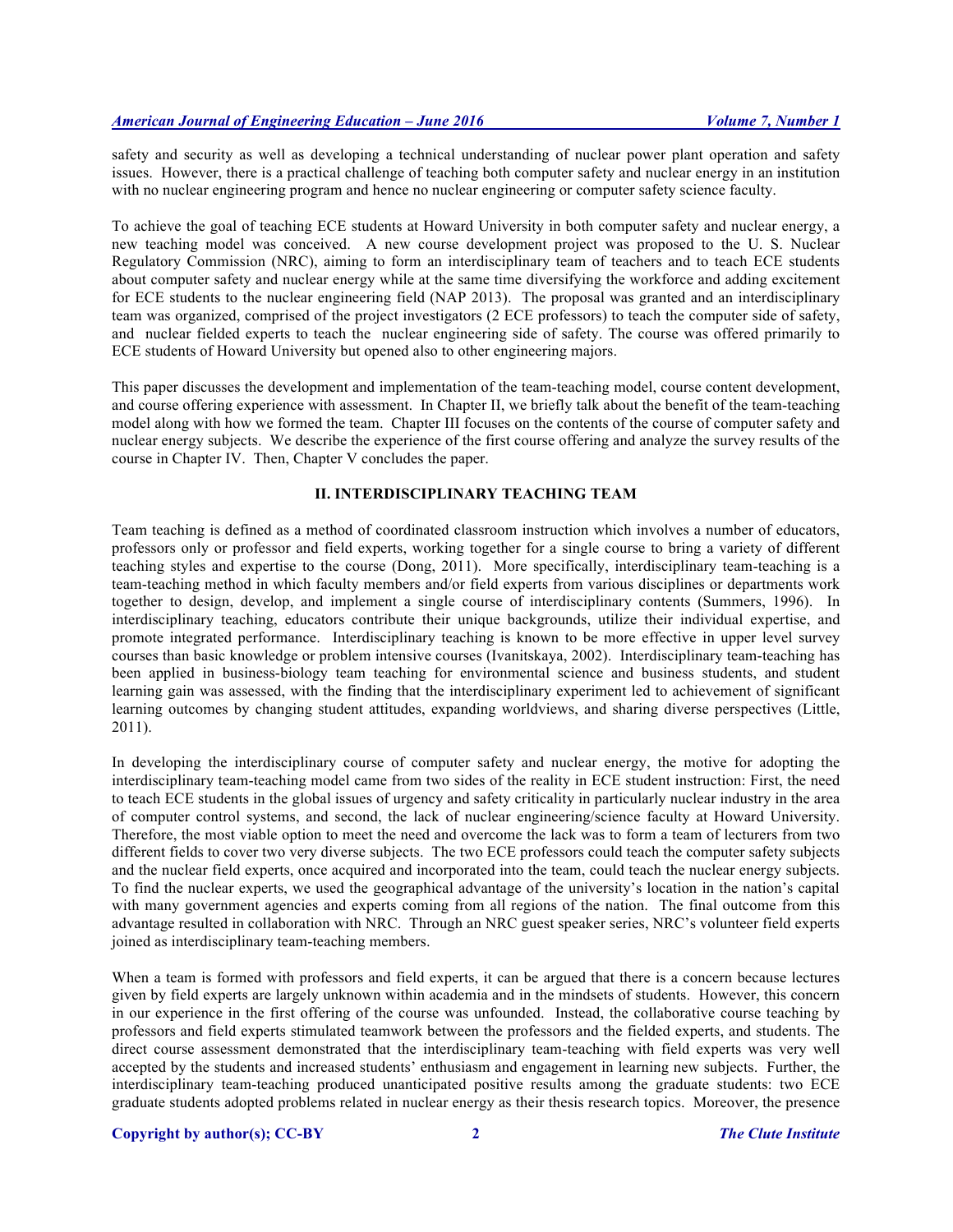### *American Journal of Engineering Education – June 2016 Volume 7, Number 1*

of more than one instructor in the classroom increased student-teacher interaction and student participation in the learning process as was also reported elsewhere (Leavitt, 2006) as a benefit of team-teaching. Details of the assessment of the course will further elaborate the interdisciplinary team-teaching experience after the course subject development is discussed in the next chapter.

#### **III. NEW COURSE DEVELOPMENT**

#### **A. Safe Computing Subjects**

For computing safety, the lecture contents were selected with emphasis on the concept of defense-in-depth and hardware/software diversity relevant to digital instrumentation and control (I&C) of safety-critical infrastructure and processes. Specifically, the following subjects were selected and course materials were prepared by the two professors of Howard University.

Digital Instrumentation &Control: A safety-critical plant or process has a central control room where operators collect, detect, analyze, monitor, and verify information from multiple indicators and alarms. The majority of I&C systems in today's nuclear plants are beginning to apply advanced I&C technology in all aspects of operation and maintenance.

Software Errors: Software used in safety-critical plants must ensure that required actions are taken and unnecessary trips are avoided. A number of software errors have been found in operating nuclear plant software, and it has been known that the failure due to software errors occurs as often as hardware failures and that software errors tend to be difficult to prevent because they may occur only under an unusual set of input conditions (Sommerville, 2011).

Computer Technology and Common Mode Failure: Computer control systems faces safety issues in that common mode failures may fail even redundant safety systems compromising safety functions (NAP 2013). Since software based I&C is vulnerable especially to common-mode failures, in order to overcome single failures the system must be designed with redundancy in hardware and operating systems and must also deploy diversification strategies in application.

Defense-in-Depth and Diversity (D3): All safety activities are subject to layers of overlapping provisions so that a failure could be compensated for or corrected without causing harm to the entire system. The defense-in-depth concept, when properly applied, ensures that no single human or mechanical error leads to system failure and that even combination of multiple failures, which are only remotely possible, would not lead to a system accident. In the design diversity approach, multiple versions of software of different algorithms can be written for the same function. For hardware, processors and operating systems from completely different architectures and designs can be employed for the same function (Salewski, 2005).

Hardware Diversity Kit: This kit was built to give students the hands-on and practical aspects of the diversity strategy for safe computing. The hardware diversity kit is composed of an emergency event scenario generator and a set of diverse architectural hardware which individually responds to the scenario (Sonoiki, 2011). For coding each of the platforms, students are required to use different behavioral requirements for the same function for the scenario using different programming languages under different program development environments.

#### **B. Nuclear Energy Topics from Guest Speakers**

For the subject of nuclear energy, we arranged for volunteer field experts to lecture on the following topics.

Nuclear Overview: This topic covers the mission and the major regulatory activities in the areas of material, reactors, oversight, emergency responses, and new research.

Nuclear Reactor Concepts: Commercial nuclear power plant design categories are discussed covering primarily pressurized water reactors and boiling water reactors.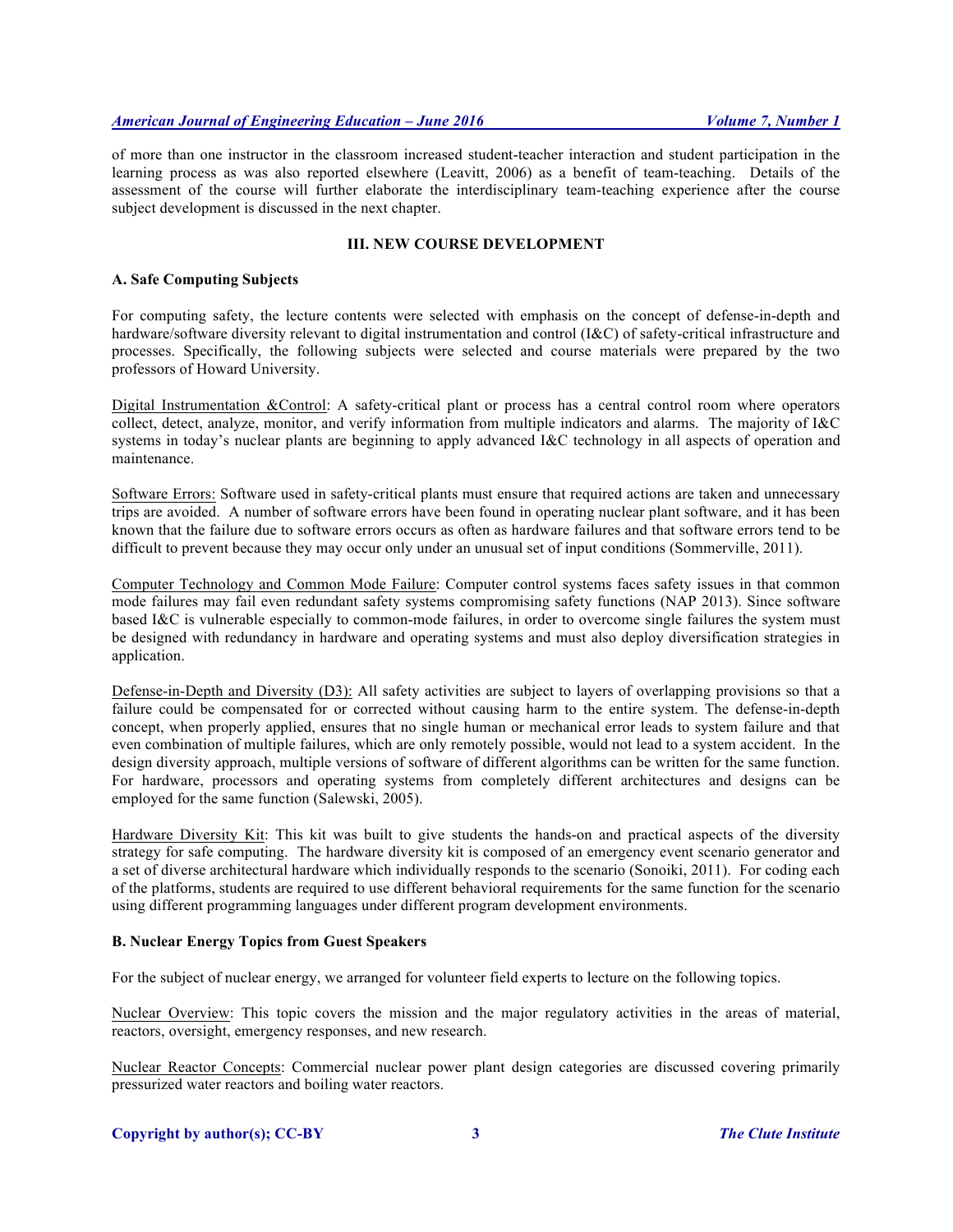# *American Journal of Engineering Education – June 2016 Volume 7, Number 1*

Security and Safeguard of Nuclear Power Plant: Nuclear power plants must be both safe and secure so that using trained staff, equipment and other methods, the plant operation protects, not only the public and the environment but also the plant itself from intruders who wish to do harm.

Licensing Process: The steps and the level of details regarding the licensing are discussed for stable and predictable licensing process so that safety and environmental issues are resolved before authorizing construction and that timely and meaningful public participation is provided.

Power Generation: Design considerations and regulations are discussed for technical specifications and environmental qualification as well as maintenance rules. Worldwide industry trends are also discussed.

Digital System Safety and Cyber-Security: This subject is taught to ensure digital safety system reliability, availability, and integrity for non-malicious and malicious events. The topic discusses the history of digital system safety and cyber-security, provides an overview of the current cyber security program and digital system safety review, and describes regulatory developments regarding cyber-security.

Severe Accident Analysis: This topic compares design basis accidents and severe accidents in terms of accident severity as well as the station blackout and plant response.

New Rectors: This topic discusses the new, small modular reactors with specific features and safety systems.

#### **IV. OFFERING EXPERIENCE**

The new course, officially numbered and titled as "EECE499 Computers and Nuclear Energy" in ECE at Howard University, was offered for the first time in fall 2011, open primarily to ECE students, both undergraduate and graduate, but also to other engineering majors. Each week, the two subjects were lectured in sequence, and the details of the lectures were available from the website of the project at http://www.mwftr.com/NuclearSafety.html. In the last week of the semester, two separate surveys were conducted respectively for the students and the guest speakers. The survey forms were adopted from a course survey form designed by a Howard University professor in the Education Department for a Mobile Studio class offered to electrical and computer engineering students (Kim, 2008).

The focus of the student survey was to measure (a) students' perception of the interdisciplinary course and the teamteaching approach and (b) students' level of satisfaction of knowledge gained from the course. On the other hand, the emphasis of the field expert guest speaker survey was placed on the measurement of the satisfaction in (a) the class logistics and (b) the students' response and interaction with the field experts.

For the student survey, out of 28 students enrolled, 26 students completed the student survey, comprising 16 ECE undergraduate students, 3 Chemical Engineering undergraduate students, and 7 ECE graduate students. In gender and level partition, they were: 31 % female undergraduate, 42% male undergraduate, and 27 % male graduate students. Overall, the students expressed very positive responses concerning the course. They rated the course quite favorably in terms of increasing their (a) understanding in computer mistakes and errors (b) understanding nuclear energy and safety, (c) understanding the use of computers in nuclear power, and (d) interest in safety-critical computer systems. Overall, the course met their expectation.

For the guest speaker survey, only 6 participated out of 15. Guest speakers were also satisfied with their experience with the interdisciplinary team teaching of the diverse two subjects in logistics and student interaction. The insufficient number of responses for the guest speaker survey could not provide general conclusions, nevertheless it provided some useful observations. Details of the surveys are discussed below.

#### **A. Student Survey and Assessment**

For the general perception about the Interdisciplinary course, students were asked to rate, for the items shown below, how much the combined teaching by Howard professors (on computer topics) and the field expert guest

#### **Copyright by author(s); CC-BY 4** *The Clute Institute*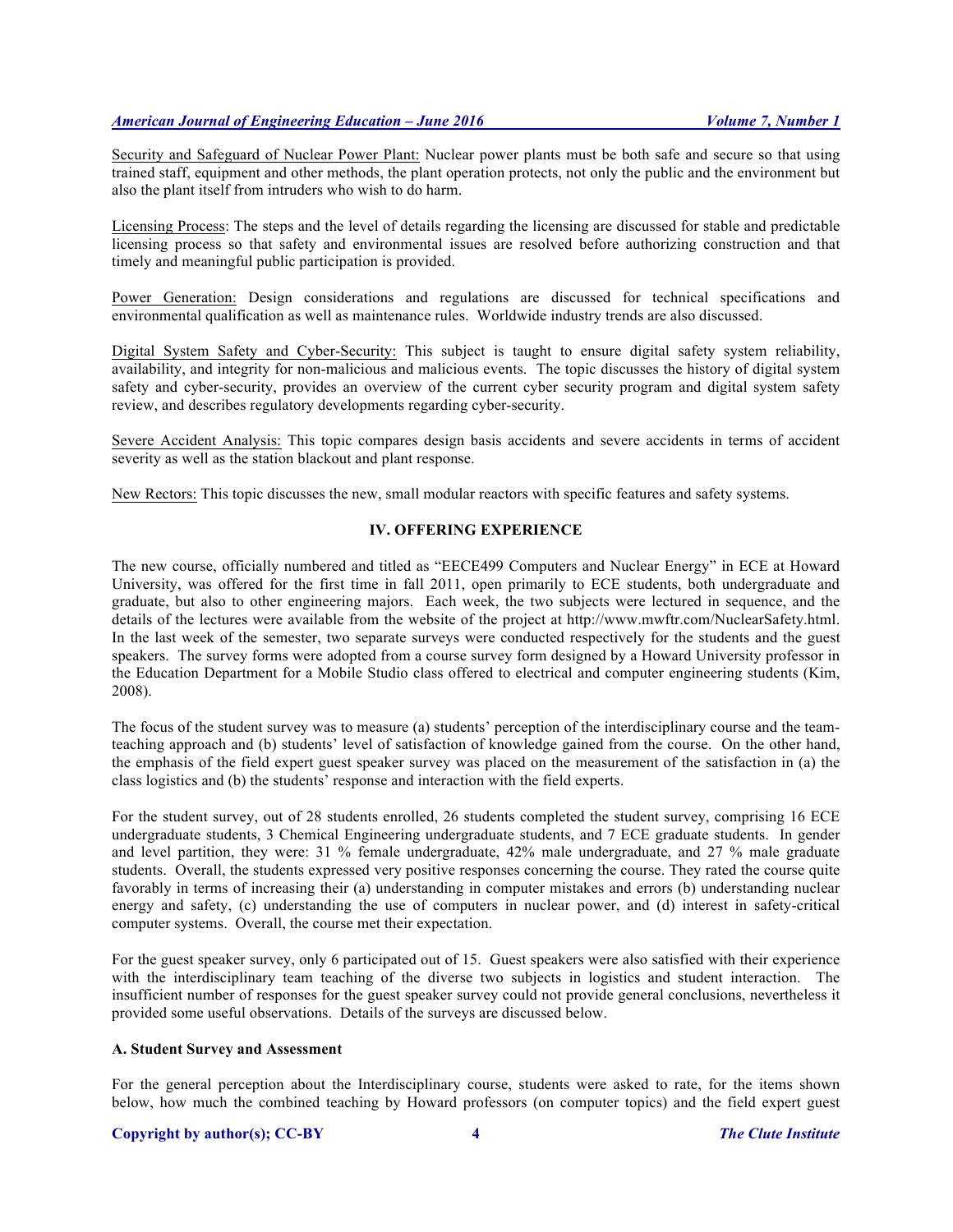speakers (on nuclear energy) increased their leaning. The rating scale was given as: score of 1 for "Strongly Disagree"; 2, "Disagree"; 3 "Neutral"; 4, "Agree"; and 5, "Strongly Agree."

- a. Understanding in computer mistakes/errors
- b. Understanding in nuclear energy and safety
- c. Understanding the use of computers in nuclear area
- d. Interest in safety-critical computer systems
- e. Interest in nuclear energy and safety
- f. Interest in employment in computer safety field
- g. Interest in employment in nuclear energy field
- h. Overall, the course met my expectation

The mean score of the ratings for the above items are tabulated in Table 1. From the table, it can be said that students learned enough of the interdisciplinary subjects and were stimulated by the subject contents. ECE students were as much stimulated to seek their employment mainly in the computer safety field as were Chemical Engineering students in the nuclear energy field.

| <b>rable 1.</b> Student S General I eleeption on the Course |      |  |
|-------------------------------------------------------------|------|--|
| Items                                                       | Mean |  |
| a. Understanding in computer mistakes/error                 | 4.54 |  |
| b. Understanding in nuclear energy and safety               | 4.54 |  |
| c. Understanding the use of computers in nuclear area       | 4.38 |  |
| d. Interest in safety-critical computer systems             | 4.46 |  |
| e. Interest in nuclear energy and safety                    | 4.15 |  |
| f. Interest in employment in computer safety field          | 4.11 |  |
| g. Interest in employment in nuclear energy field           | 3.96 |  |
| h. Overall, the course met my expectation                   | 4.27 |  |

**Table 1.** Student's General Perception on the Course

For the student satisfaction in the course, the students were asked to rate their satisfaction level on the following items using the same rating scales as in the previous question.

- a. Content and presentation on Safe Computing
- b. Amount of knowledge gained on Safe Computing
- c. Content and presentation on Nuclear Energy
- d. Amount of knowledge gained on Nuclear Energy

The mean scores for the above question items are indicated in Table 2. The table shows that the students were highly satisfied with the contents and their knowledge gain in both safety computing and nuclear energy, but with a slightly higher degree in the former. It is apparent that students accepted the interdisciplinary team teaching, learned from both sets of instructors, and were satisfied with the contents of the team-taught course.

| <b>Table 2.</b> Student Satisfaction on the Course |      |  |
|----------------------------------------------------|------|--|
| Items                                              | Mean |  |
| a. Content and presentation on safe computing      | 4.46 |  |
| b. Amount of knowledge gained on safe computing    | 4.50 |  |
| c. Content and presentation on Nuclear Energy      | 4.15 |  |
| d. Amount of knowledge gained on Nuclear Energy    | 4.34 |  |

To know more of the students' attitudes on the course, the following five open-end questions/comments were given to the students:

- What were the most valuable lessons/knowledge/understanding you gained?
- What changes/improvement in the "Computer" area, do you want to see in the future offering of the course?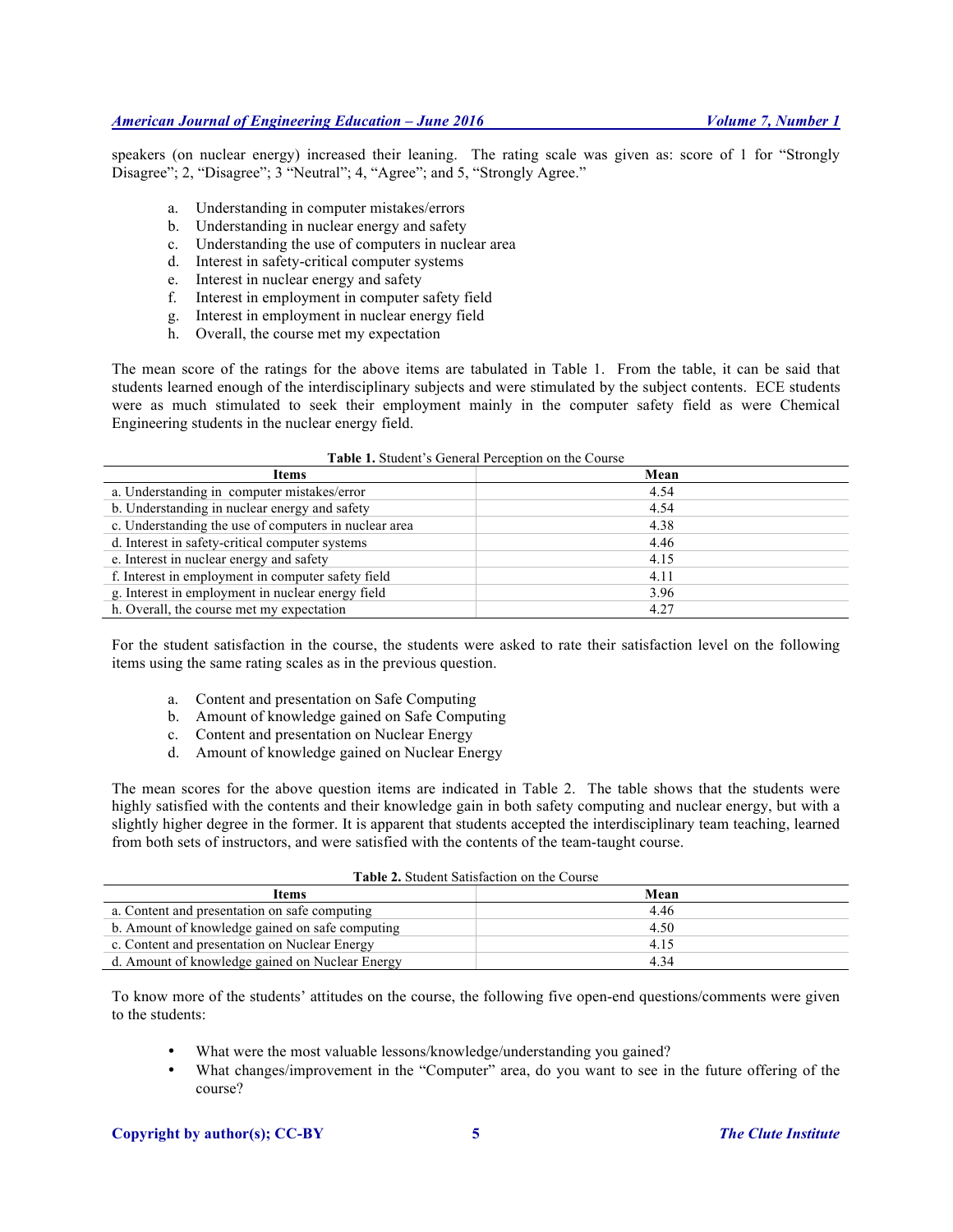# *American Journal of Engineering Education – June 2016 Volume 7, Number 1*

- What changes/improvement in the "Nuclear Energy" area, do you want to see in the future offering of the course?
- What changes/improvement in the course in general do you want to see in the future offering of the course?
- Any additional comments about the course.

The analysis of these open questions revealed that students highly viewed their learning in safety in computer system, defense in-depth and design diversity, and nuclear concepts. However, they expressed their desires and wants. In the "computer" side of the course, they requested more practical materials and activities on top of the fundamentals and principles. In the "nuclear" side, the students requested nuclear site visits and additional technology-oriented lectures in addition to the regulation-focused ones.

#### **B. Guest Speaker Survey and Assessment**

This survey was conducted in December 2011 after the semester was over. Due to the heavy schedule and travel of many expert guest speakers, this survey had only six participants out of 15. There were two questions for the guest speakers: logistics and satisfaction.

For the class logistic, the guest speakers were asked to rate their satisfaction on the following items with the scale of: 5-Very Satisfied, 4- Satisfied, 3- Neutral, 2-Dissatisfied, 1-Very Dissatisfied:

- a. Your experience as a guest speaker
- b. Communication and arrangement of the classroom for presentation
- c. Adequacy of support and service for presentation
- d. Adequacy of technical & multimedia resources for presentation
- e. Adequacy of the length of the time given for the presentation

As summarized in Table 3, the guest speakers had very positive experiences in all of the items.

| Items                                                               | Mean  |  |
|---------------------------------------------------------------------|-------|--|
| a. Your experience as a guest speaker                               | 4.83  |  |
| b. Communication and arrangement of the classroom for presentation  | 4.50  |  |
| c. Adequacy of support and service for presentation                 | 4.67  |  |
| d. Adequacy of technical $\&$ multimedia resources for presentation | 4.67  |  |
| e. Adequacy of the length of the time given for the presentation    | 4 1 7 |  |
|                                                                     |       |  |

#### **Table 3.** Guest Speakers Response to the Class Logistics

Regarding how students responded to and interacted with them, the following questions were asked of the guest speakers for their ratings:

- a. Interaction with students in and outside classroom
- b. Student response and understanding
- c. Appropriateness of the subject and level of difficulties to students
- d. Motivation of student's interest in nuclear industry

As displayed in Table 4, the speakers rated the experiences of this course as quite favorable in interaction with students in and outside the classroom, student response and understanding, and motivation of students' interests in nuclear industry.

| <b>Items</b>                                                         | Mean  |
|----------------------------------------------------------------------|-------|
| Interaction with students in and outside classroom                   | 4 1 7 |
| Student response and understanding                                   | 4.50  |
| Appropriateness of the subject and level of difficulties to students | 433   |
| Motivation of student's interest in Nuclear industry                 | 417   |

#### **Table 4.** Guest Speaker's Response to Students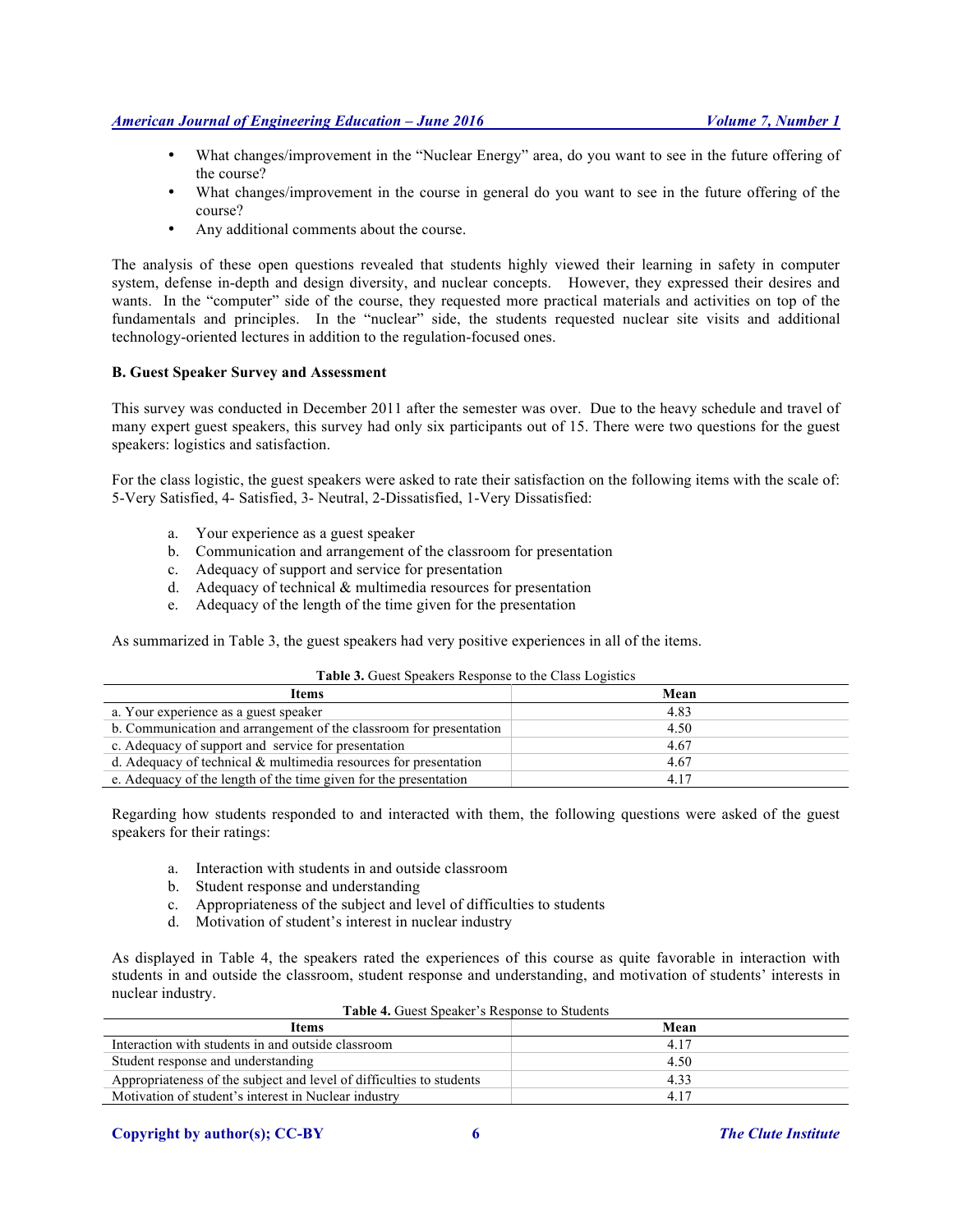Similar to the students, the expert guest speakers were asked to respond to open-ended questions concerning their part:

- Do you have any suggestion for improvement?
- Are there any other subjects you think would be beneficial for the students of "Computer and Nuclear Energy?"

For course improvement, the guest speakers pointed out the linking of two different subjects and suggested that students look at their ECE studies with regards to the nuclear energy application and ask questions of the speaker to augment the connection. They also suggested a tour at local nuclear power plant. For the new subjects that would be beneficial to the engineering students, they suggested the following: (a) a lecture on the development of regulation in the areas of computer control systems and related topics, (b) virtual learning tools of nuclear power plants, and (c) a basic course in thermal sciences.

#### **C. Additional Benefit – Research Ideas**

Two graduate students who took the course decided to choose their thesis subjects in nuclear safety areas. Both students have worked on emergency diesel generator failures but in slightly different focuses: one on the demand failure and the other on false start. A student in the demand failure subject has co-authored an article on the subject and presented it in an international system safety conference (Kim, 2012).

### **D. Course Revision BASED on Assessment Data**

The result of the survey raised the need for course revision. There are two items to be adopted for the next offering of the course; the first one came from the students' wishes and the second one from the guest speakers' suggestions. To meet the first need for more practical and hands-on experience in safe computing in software and hardware, we are currently conducting tasks on (a) bringing to the class actual erroneous software codes and programs and asking students to correct them and (b) allocating more time and frequency in hardware diversity kit sessions. To accommodate the suggestions from the guest speakers for basic nuclear physics subjects, the authors are working together to collect and explore virtual teaching tools and open courses, and to expand the pool of the field expert speakers.

# **VI. CONCLUSIONS**

This paper described an experience of developing an interdisciplinary course in computers safety and nuclear energy with a team of professors and field experts. The course was taught to ECE students (mostly undergraduate) at Howard University in order for them to effectively respond to global and urgent concerns on the safety issues related to computer control systems in nuclear power plants. The course was offered and team taught for the first time in the fall 2011 semester. The majority of the students agreed that the course met their expectation and gained knowledge in the interdisciplinary subjects. The field experts also expressed their satisfaction in team teaching with the classroom logistics and interaction with the students. The course is currently in the revision process to meet the students' wishes and the speakers' suggestions for more hands-on and virtual learning environments. This interdisciplinary course at Howard University, with continual progress, would meet the demand for teaching and stimulating ECE students to solve problems of global implications and urgency and eventually help diversify the workforce in the field of computers and nuclear safety.

# **ACKNOWLEDGMENTS**

The authors of Howard University acknowledge the financial support of the U. S. NRC through the grant: NRC-27- 10-1123.